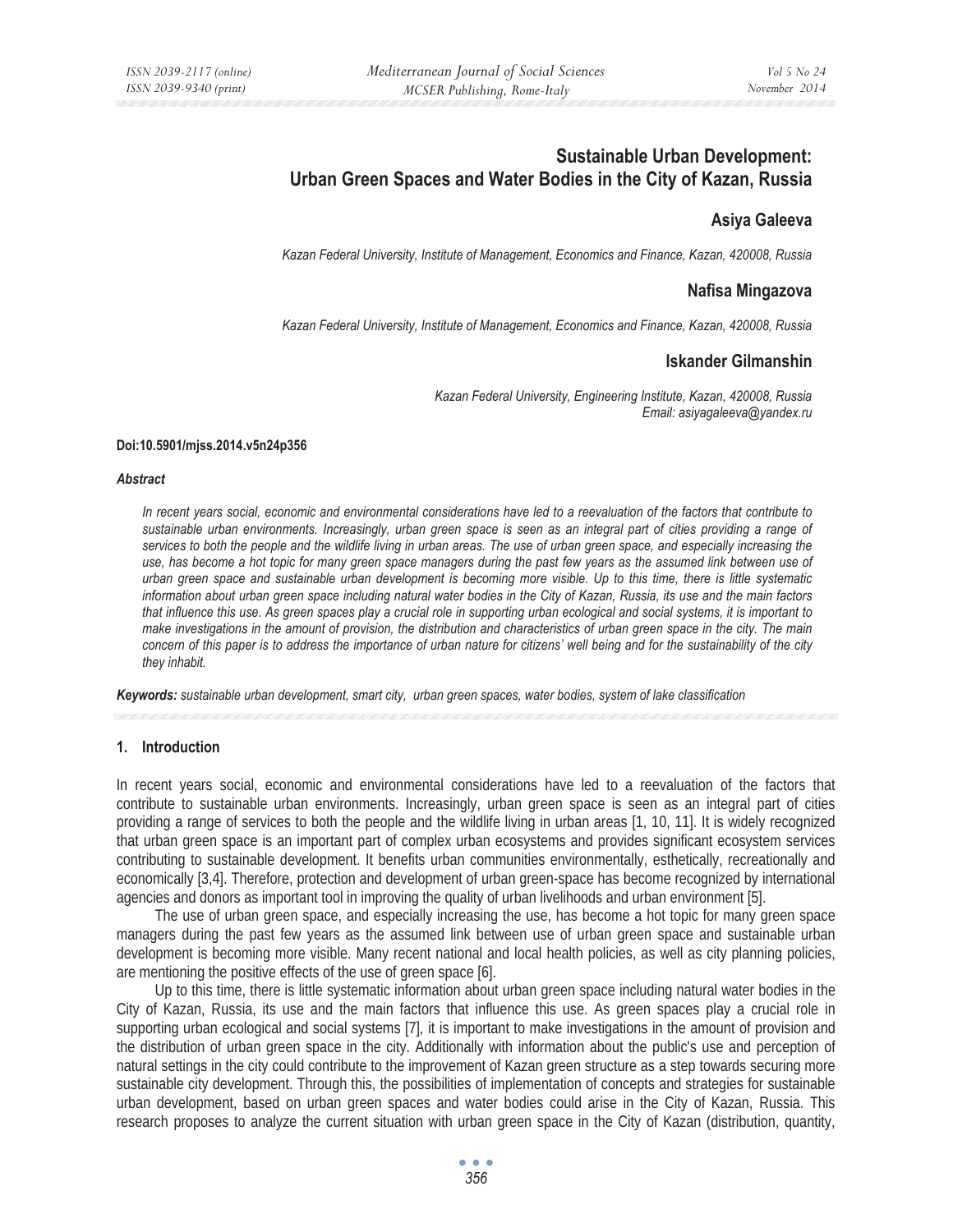characteristics and supply)

This paper addresses the importance of urban nature for the well being of the citizens and for the sustainability of the city they live in.

At this point, a brief explanation of what a urban green space is supposed to be seems necessary.

### *1.1 Urban green spaces*

*Urban green spaces* (UGS) are defined as the sum of all green spaces within urban land uses including formal and informal green areas. [2].

*Public open spaces* are defined as urban areas which are predominantly characterized by vegetation and which combine to makeup the urban green fabric which are directly used for active or passive recreation or indirectly used by virtue of its positive influence on the urban environment, serving the diverse needs of citizens and thus offering a good quality of life in cities [2].

*Formal urban green space* (formal UGS) is formally designated open spaces including paved city spaces with plants, parks, gardens, sport grounds, burial places etc.

*Informal urban green space* (informal UGS) is other actual greenspaces from formal UGS as domestic gardens, private open spaces, transport corridor verges, farmland, horticulture, derelict land, water, water margins.

*Use of urban green space* (use of UGS) is defined broadly as any sort of visit to an urban green space without looking at the duration of the stay, the reason for visiting or the activity done while visiting, e.g. passing through on the way to a destination is also counted as use [6].

Each city has its own, distinctive green structure. The specific green structure of a city is a result from the interaction of natural and human processes over time. As a result, a great variety of different green spaces can exist in a city and according to their origin three different green structure layers can be distinguished [9]:

- 1. The pre-urban layer of the natural and cultural landscapes that were already there before the city. This layer includes, for instance, rivers, forests, arable land, wetlands, hay meadows and pastures. It is particularly this pre-urban layer which distinguishes the greenstructure from one city to the other. For instance, in the two Nordic cities – Oslo and Helsinki –woodlands, wetlands and the sea shore are prominant and they have influenced the pattern of urban development, as results from case studies undertaken in EU COST Action C11 showed. In central European cities such as Munich and Vienna, on the other hand, open farmland is much more important around the cities.
- 2. Urban layer: This layer includes public parks, playing fields, cemeteries but also the green spaces within the different land uses such as gardens in residential areas, green space on institutional grounds, in commercial developments, as well as land where the former use was abandoned (derelict land). The distribution of these green spaces follows the urban development patterns. In many cities, the green space cover is very low in the densely built areas of the inner city and the 19th century extensions but much higher in low density housing areas.
- 3. Infrastructures such as major roads, railway lines and canals can include important green spaces. The railway lines may not be accessible but they kept land from being built over within the city. They can offer an opportunity for creating green space corridors when the railways and adjacent land are not needed anymore. Large green spaces can also be found along motorways, big roads and other linear infrastructures.

The composition of city's greenspace includes formally designated open spaces (woods, paved city spaces with plants, parks, gardens, sport grounds and burial places) and other actual greenspaces (water, water margins, transport corridor verges, farmland, horticulture, derelict land, domestic gardens and private open spaces). This spatial composition of the green spaces in the city has an influence on green space use and ecological services. [8]

# **2. Material and Methods**

Both secondary (literature review and desk research) and primary data have been gathered. The information available in the Report of Green spaces and water bodies Inventory of the City of Kazan (2007) and Google Earth were used as basic UGS information. The information on all publicly owned and managed UGS as their exact location, size and different elements in the area were verified during field visits. All collected data were analyzed and processed by means of the ArcGIS program (the current version of the ArcGIS software 9.3.1).

Analyzed data of investigated UGS was processed by the means of ArcGIS and maps of UGS distribution in the City of Kazan were created including the general map of all investigated UGS in the city and the map for each of the seven districts of the city (Aviastroitelny, Kirovsky, Moskovsky, Novo-Savinovsky, Privoljsky, Sovetsky, Vahitovsky).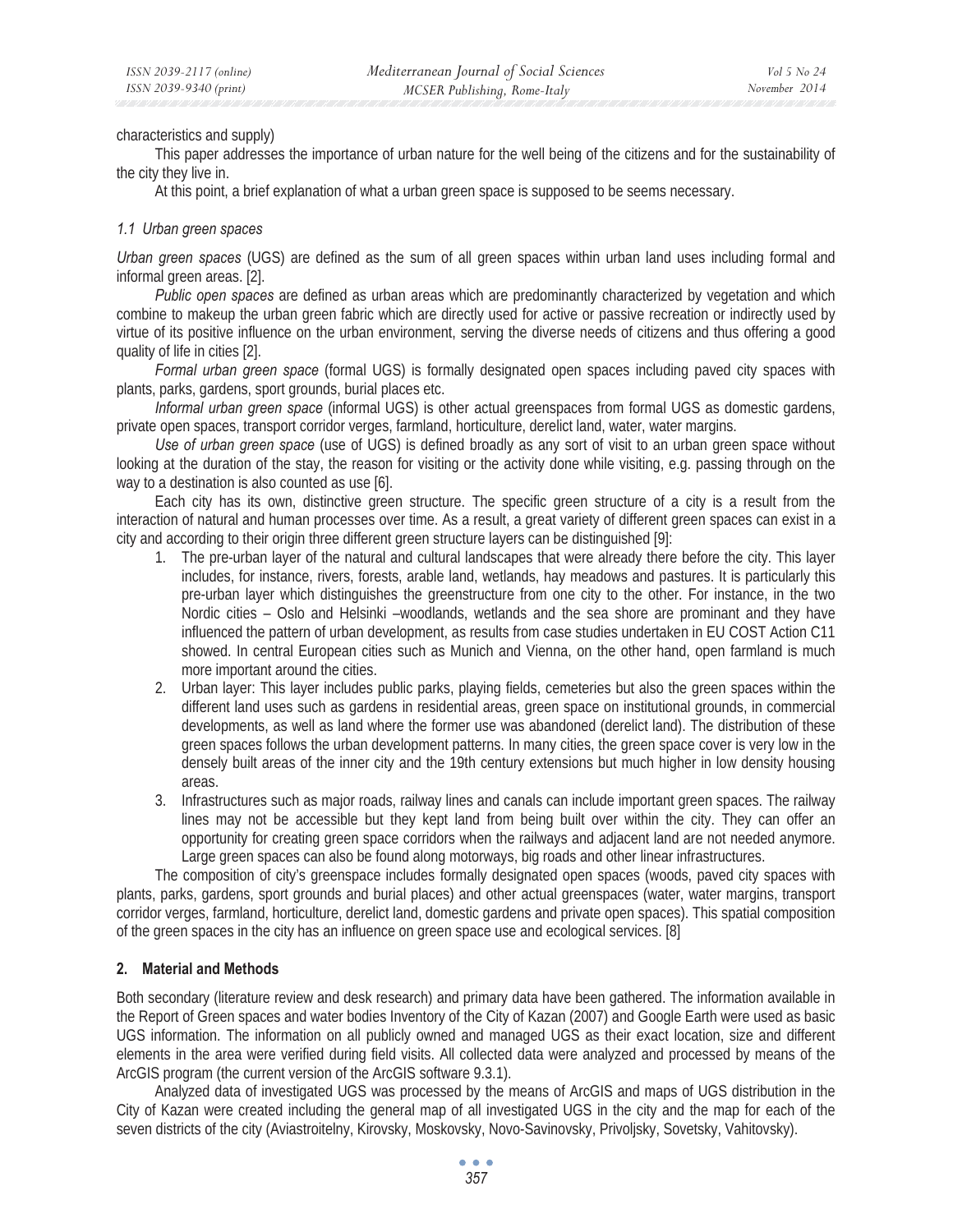# **3. Results**

During the present research it has been investigated that surface area of all UGS (included in the research) is around  $39.5$  km<sup>2</sup> (3 952 ha) that composes 6.45% from the overall area of the city (613 km<sup>2</sup>). On territory of the city there is a total number of 156 UGS including formally designated open spaces (number of 115, surface area of 4,7 km<sup>2</sup>) and other actual green spaces (number of 41, surface area of  $34.7 \text{ km}^2$ ). It has been conducted that there is on average  $34.7 \text{ m}^2$  of UGS area per resident in the city (the population of the city has been estimated 1, 136, 566 people in 2009).

The data about total number and total surface area of 13 investigated categories of UGS in the City of Kazan is shown in table 1. From this table and the diagram (Figure 1) showing the percentage of each UGS category from the total number of UGS, it could be seen that the city squares are the UGS category the most presented in the city (n=71). There are 16 public parks and 16 wild woods in the city, the less presented churchyards  $(n=2)$  and railsides  $(n=2)$  and all other categories are in between as public recreation areas (n=9), burial ground (n=9), roadsides (n=9), semi-natural woodlands  $(n=6)$ , riversides (n=5), tree-lined alleys (n=4) and lakesides (n=3). From the diagram showing the percentage of each UGS category from the total surface area of UGS it could be gathered that the biggest area within all investigated categories of UGS has wild wood with the surface area of 33,1 km2, which composes more than 80% of total surface area of all UGS in the city, public parks are presented with the area of 2,5 km<sup>2</sup>, burial ground with the area of 1 km<sup>2</sup>, all other categories have surface area less than 1 km<sup>2</sup> and the smallest surface area have roadsides and tree-lined alleys (less than 0,03 km2).

| <b>UGS</b>                                | <b>UGS</b>                          | <b>Type of UGS</b>    | Total          | % of all green                                         | <b>Total surface</b> | % of all green |
|-------------------------------------------|-------------------------------------|-----------------------|----------------|--------------------------------------------------------|----------------------|----------------|
|                                           |                                     |                       | number         | spaces<br>3<br>46<br>10<br>3<br>6<br>6<br>и<br>10<br>4 | area $(m2)$          | spaces         |
| <b>Formally Designated</b><br>Open Spaces | Paved City Spaces<br>with plants    | Tree-lined alleys     | 4              |                                                        | 22 077               | 0,1            |
|                                           |                                     | <b>City Squares</b>   | 71             |                                                        | 747 787              | 1,9            |
|                                           | Parks, gardens and<br>sport grounds | <b>Public Parks</b>   | 16             |                                                        | 2 484 676            | 6,3            |
|                                           |                                     | <b>Public Gardens</b> | 4              |                                                        | 161 125              | 0,4            |
|                                           |                                     | Public recreation     | 9              |                                                        | 219 615              | 0,6            |
|                                           |                                     | areas                 |                |                                                        |                      |                |
|                                           | <b>Burial places</b>                | Burial ground         | 9              |                                                        | 1 045 955            | 2,6            |
|                                           |                                     | Churchyard            | $\overline{2}$ |                                                        | 111 594              | 0,3            |
|                                           | Woods                               | Wild wood             | 16             |                                                        | 33 103 649           | 83,8           |
|                                           |                                     | Semi-natural          |                | 6<br>5<br>3                                            | 192 000              | 0,5            |
|                                           |                                     | woodland              |                |                                                        |                      |                |
| Other actual green<br>spaces              | Water margines                      | <b>Riversides</b>     |                |                                                        | 982 219              | 2,5            |
|                                           |                                     | Lakesides             | 3              | $\overline{2}$                                         | 103 985              | 0,3            |
|                                           | Transport corridor<br>verges        | <b>Railsides</b>      | $\overline{2}$ |                                                        | 45 338               | 0,1            |
|                                           |                                     | Roadsides             | 9              | 6                                                      | 295 141              | 0,7            |
| Total                                     |                                     |                       | 156            | 100                                                    | 39 515 161           | 100            |

**Table 1.** Total surface areas and total number of different types of UGS in the City of Kazan.





 $\bullet$   $\bullet$   $\bullet$ *358*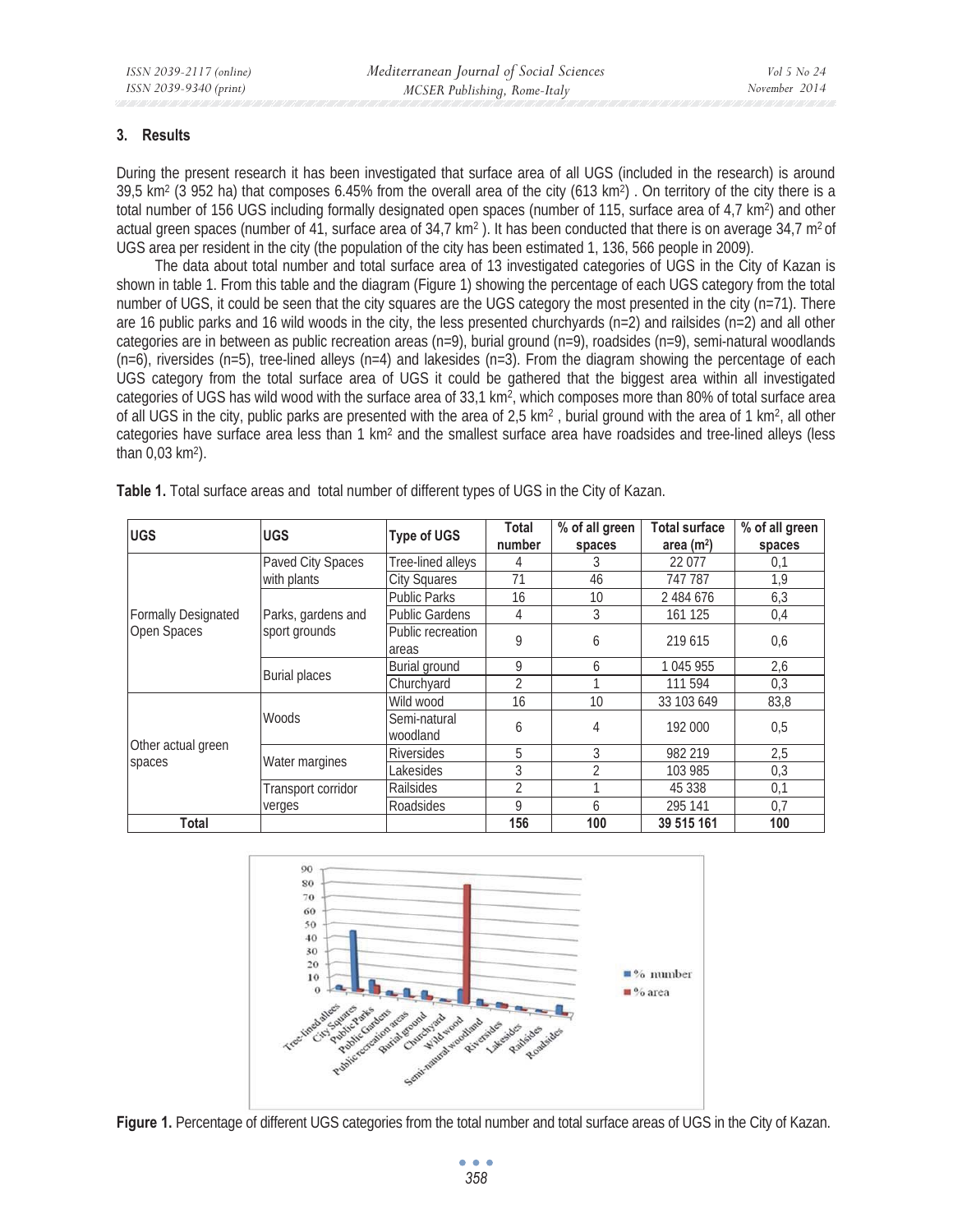| ISSN 2039-2117 (online) | Mediterranean Journal of Social Sciences | Vol 5 No 24   |
|-------------------------|------------------------------------------|---------------|
| ISSN 2039-9340 (print)  | MCSER Publishing, Rome-Italy             | November 2014 |
|                         |                                          |               |

The general map of all investigated UGS in the City of Kazan is shown in the Figure 2. From the map it could be seen that the biggest area covered by UGS is located in the western part of the city closer to the border, the major part of which composes of Forest "Lebyajie". Another large location of UGS is situated along the river Kazanka (on the right bank of the river – Gorkii Park in Vahitovskii district, Skotskie ranges in Sovetskii district and on the left bank – Green zone along Gavrilova street in Novo-Savinovskii district). Few other large location of UGS are located closer to the border of the city on the north (Park "Krilie Sovetov" in Aviastroitelnii district), on the north-east (Park in Derbishki in Sovetskii district), east (Forest "Lebyajie 2" in Privoljskii district) and south (Forest on Orenburgskii district in Privoljskii district). A lot of small UGS primarily consisting of city squares and small recreation areas are located all around the city, mostly in Privoljskii and Sovetskii districts.



**Figure 2.** Map of UGS in the City of Kazan.

Few large UGS included in this research are cemeteries of the city : Cemetery "Suhaya reka" in Aviastroitelnii district, cemetery "Okolnoe" in Kirovskii district, cemetery "Novo-tatrskoe", "Archangelskoe" and "Archeiskoe" in Privoljskii district and cemetery Nagornoe in Sovetskii district.

# **4. Discussion**

It has been investigated that the distribution of UGS within the city is frequently uneven and surface area of all UGS included in the present research composes 6.45% (3 952 ha) from the overall area of the city. There are number of green spaces of different quantity and quality around the city with total number of 156 including formally designated open spaces and other actual green spaces (informal). The percentage of UGS in the city is relatively low, but it should be taken in the account that the research didn't include all possible urban green spaces as farmland, horticulture, derelict land, domestic gardens and private open spaces. It has been conducted that there is on average  $34.7 \text{ m}^2$  of UGS area per resident in the city which is a relatively low parameter as well.

Our results show that the highest areas of UGS are located in the areas with lowest density of housing and buildings closer to the boarders of the city and few large locations of UGS are located along the river Kazanka in the center of the city.

It has been investigated that the following types of UGS are presented in the city of Kazan : city squares, public parks, public recreation areas, churchyards, tree-lined allees, railsides, roadsides, burial ground, wild woods, semi-natural woodlands, riversides and lakesides. The most presented UGS category in the city according to the total number is the city square (n=71). However the biggest area within all investigated categories of UGS has wild wood (80% of total surface area of all UGS in the city). This category mostly composes of the forest "Lebyajie", which is located in the western part of the city closer to the boarder in Kirovsky district. A lot of small UGS primarily consisting of city squares and small recreation areas are located all around the city, mostly in Privoljsky and Sovetsky districts.

The district with the biggest surface area of UGS is in Kirovsky district with UGS area more than 29,5 km<sup>2</sup> because of the forest "Lebyajie" which is the biggest UGS of the city. The rest districts have surface area of UGS less than 3 km2.